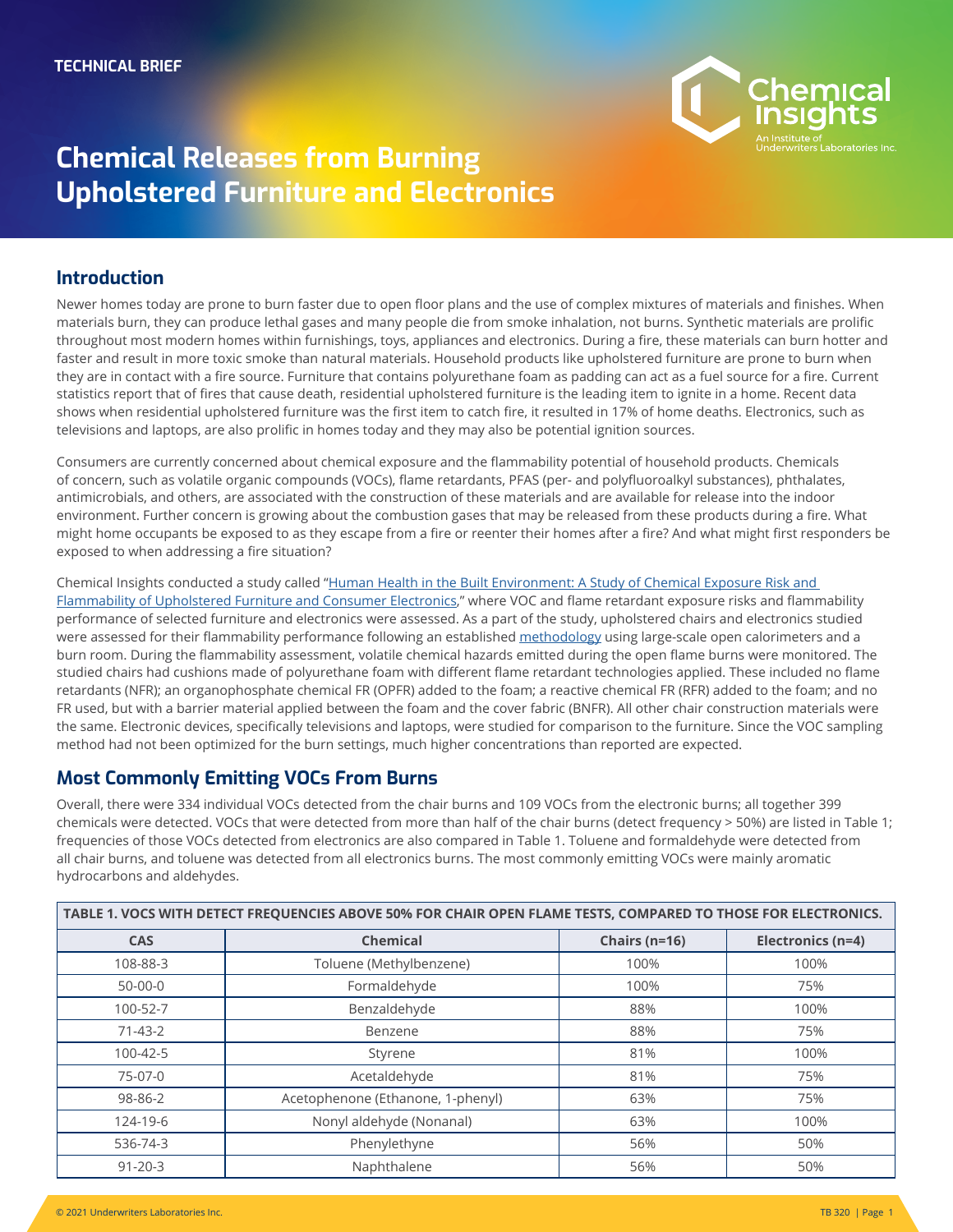

## **Highest Emitting VOCs From Burns**

The average total VOC (TVOC) concentration for chair burn emissions was  $1.0 \times 10^4$  µg/m<sup>3</sup>; that for electronics was  $2.5 \times 10^3$  µg/m<sup>3</sup>. These values are estimated to be low since sampling methodologies had not been adapted for the high levels of VOCs. As a reference, TVOC emissions for the same chairs and electronics during normal residential use were measured at 70 – 400 µg/m<sup>3</sup>.

The top 20 most emitting VOCs (i.e., VOCs with the highest detect concentrations) are listed in Table 2. The top 20 emitting VOCs from chairs mostly included esters, hydrocarbons, very volatile organic compounds (VVOCs), fatty acids, aldehydes, and aromatics. The concentration levels for the top three emitting VOCs from chairs were above 10<sup>4</sup> µg/m<sup>3</sup> and all top 20 chemicals had concentrations above 500 µg/m<sup>3</sup>. Electronic devices tended to have a different VOC emission profile than furniture due to the different materials making up the products. Compared to chair burns, electronic burns emitted more hydrocarbons, and the rest of the top 20 emitting chemicals included esters, VVOCs, aldehydes, and aromatics. Emission levels from electronics were generally lower, which ranged from 2100 µg/m<sup>3</sup> to 80 µg/m<sup>3</sup> for the top 20 chemicals. There were five chemicals listed as top 20 emitting chemicals for both chairs and electronics, which were benzene, acetaldehyde, styrene, toluene and formaldehyde.

| TABLE 2. TOP 20 VOCS WITH HIGHEST EMISSION LEVELS ACROSS ALL CHAIR TYPES AS WELL AS FROM ELECTRONICS. |                                                 |                    |                                                           |  |  |  |
|-------------------------------------------------------------------------------------------------------|-------------------------------------------------|--------------------|-----------------------------------------------------------|--|--|--|
| <b>Chairs</b>                                                                                         |                                                 | <b>Electronics</b> |                                                           |  |  |  |
| CAS                                                                                                   | <b>Chemical</b>                                 | CAS                | <b>Chemical</b>                                           |  |  |  |
| 103-23-1                                                                                              | Hexanedioic acid, bis(2-ethylhexyl) ester       | 100-42-5           | Styrene                                                   |  |  |  |
| $71 - 43 - 2$                                                                                         | Benzene                                         | 110-54-3           | Hexane                                                    |  |  |  |
| $67 - 64 - 1$                                                                                         | Acetone - VVOC                                  | $71-43-2$          | Benzene                                                   |  |  |  |
| $57-10-3$                                                                                             | Hexadecanoic acid                               | $96 - 14 - 0$      | Pentane, 3-methyl - VVOC                                  |  |  |  |
| 75-07-0                                                                                               | Acetaldehyde                                    | 64-19-7            | Acetic acid - VVOC                                        |  |  |  |
| 100-42-5                                                                                              | Styrene                                         | 108-88-3           | Toluene (Methylbenzene)                                   |  |  |  |
| $91 - 20 - 3$                                                                                         | Naphthalene                                     | 616-38-6           | Carbonic acid, dimethyl ester                             |  |  |  |
| 108-05-4                                                                                              | Vinyl acetate (Acetic acid ethenyl ester) - WOC | 75-07-0            | Acetaldehyde                                              |  |  |  |
| 108-88-3                                                                                              | Toluene (Methylbenzene)                         | $100 - 41 - 4$     | Benzene, ethyl                                            |  |  |  |
| $50 - 00 - 0$                                                                                         | Formaldehyde                                    | $96 - 37 - 7$      | Cyclopentane, methyl                                      |  |  |  |
| 100-47-0                                                                                              | Benzonitrile                                    | 2051-30-1          | Octane, 2,6-dimethyl                                      |  |  |  |
| 112-05-0                                                                                              | Nonanoic acid                                   | 541-05-9           | Cyclotrisiloxane, hexamethyl                              |  |  |  |
| 334-48-5                                                                                              | Decanoic acid                                   | 591-76-4           | Hexane, 2-methyl                                          |  |  |  |
| 124-26-5                                                                                              | Octadecanamide                                  | 62238-14-6         | Decane, 2,3,8-trimethyl                                   |  |  |  |
| 1454-84-8                                                                                             | 1-Nonadecanol                                   | 75-05-8            | Acetonitrile - VVOC                                       |  |  |  |
| 124-19-6                                                                                              | Nonyl aldehyde (Nonanal)                        | 540-88-5           | Acetic acid, 1,1-dimethylethyl ester (tert-Butyl acetate) |  |  |  |
| 536-74-3                                                                                              | Phenylethyne                                    | $50 - 00 - 0$      | Formaldehyde                                              |  |  |  |
| 2595-97-3                                                                                             | D-Allose                                        | 589-34-4           | Hexane, 3-methyl                                          |  |  |  |
| 544-63-8                                                                                              | Tetradecanoic acid                              | $112 - 31 - 2$     | Decanal                                                   |  |  |  |
| 84-66-2                                                                                               | Diethyl phthalate                               | 13475-82-6         | Heptane, 2,2,4,6,6-pentamethyl                            |  |  |  |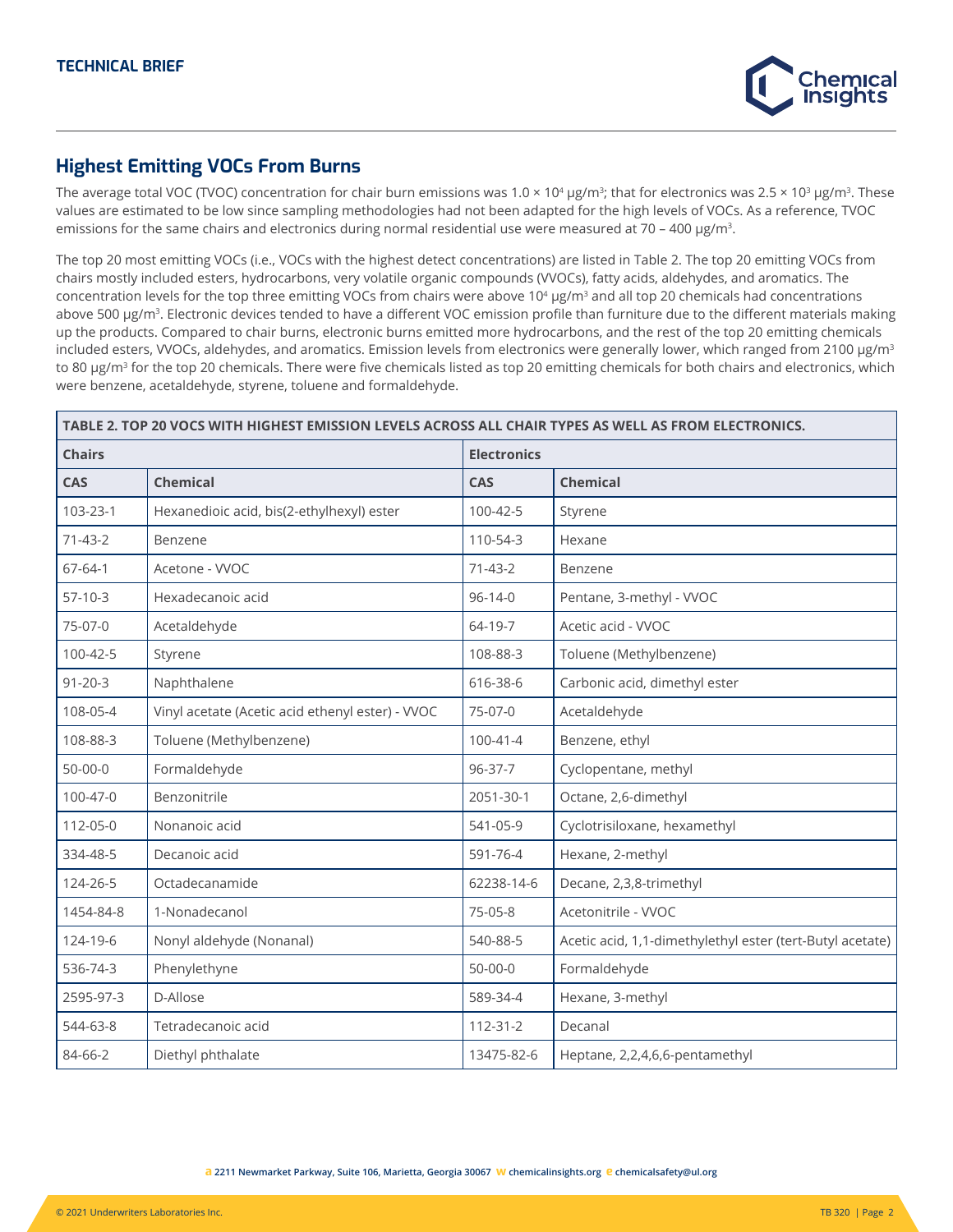

### **Chemicals of Concern Emitted From Burns**

Chemicals of concern are those listed in health-related regulation and guidance documents, including International Agency for Research on Cancer (IARC) monographs,<sup>1</sup> California Office of Environmental Health Hazard Assessment (OEHHA) Proposition 65 (Prop65),<sup>2</sup> OEHHA chronic reference exposure levels (RELs),<sup>3</sup> the American Conference of Governmental Industrial Hygienists (ACGIH®) threshold limit values (TLVs®),<sup>4</sup> and the German Ausschuss zur gesundheitlichen Bewertung von Bauprodukten (AgBB) evaluation procedure.<sup>5</sup> There were 85 and 36 chemicals of concern detected from burn tests for chairs and electronics separately. The top 20 most frequently detected chemicals of concern from chair burns are listed in Table 3, along with associated health hazards and whether they are listed in each reference document.

#### **TABLE 3. TOP 20 CHEMICALS OF CONCERN THAT WERE MOST FREQUENTLY DETECTED FROM CHAIR BURNS.**

Bold CAS number indicates this chemical was also in top 20 chemicals of concern list for electronics burns. "X" indicates a specific chemical is listed in reference documents with a recommended concentration limit and "**X**" indicates the measured concentration from burns exceeded the recommended level.

| CAS           | <b>Chemical</b>                                                 | <b>IARC</b> | Prop65        | <b>AgBB</b>  | <b>REL</b>   | <b>TLV®</b>  |
|---------------|-----------------------------------------------------------------|-------------|---------------|--------------|--------------|--------------|
| 108-88-3      | Toluene (Methylbenzene)                                         | 3           | developmental | X            | X            | X            |
| $50-00-0$     | Formaldehyde                                                    | 1           | cancer        | $\mathbf x$  | $\mathbf{x}$ | $\mathbf{x}$ |
| $71-43-2$     | Benzene                                                         | 1           | cancer        |              | $\mathbf{x}$ |              |
| 100-52-7      | Benzaldehyde                                                    |             |               | $\times$     |              |              |
| 100-42-5      | Styrene                                                         | 2B          |               | $\mathbf{x}$ | $\times$     | X            |
| 75-07-0       | Acetaldehyde                                                    | 2B          | cancer        | $\mathbf x$  | $\mathbf x$  | $\times$     |
| 124-19-6      | Nonyl aldehyde (Nonanal)                                        |             |               | X            |              |              |
| 98-86-2       | Acetophenone (Ethanone, 1-phenyl)                               |             |               | X            |              | $\times$     |
| 536-74-3      | Phenylethyne                                                    |             |               | X            |              |              |
| $91 - 20 - 3$ | Naphthalene                                                     | 2B          | cancer        | $\mathbf x$  | $\mathbf x$  | $\times$     |
| 112-31-2      | Decanal                                                         |             |               | X            |              |              |
| 108-05-4      | Vinyl acetate (Acetic acid ethenyl ester) - VVOC                | 2B          |               |              | $\mathbf x$  |              |
| 116-09-6      | 2-Propanone, 1-hydroxy                                          |             |               | X            |              |              |
| $66 - 25 - 1$ | Hexanal                                                         |             |               | X            |              |              |
| 541-02-6      | Cyclopentasiloxane, decamethyl                                  |             |               | X            |              |              |
| 108-95-2      | Phenol                                                          | 3           |               | X            | $\times$     | $\times$     |
| $98 - 01 - 1$ | Furfural (2-Furaldehyde)                                        | 3           |               | $\mathbf x$  |              | X            |
| 100-41-4      | Benzene, ethyl                                                  | 2B          | cancer        | $\times$     | $\times$     | X            |
| 78-93-3       | 2-Butanone (Methyl ethyl ketone, MEK)                           |             |               | X            | X            | X            |
| 80-62-6       | Methyl methacrylate (2-Propenoic acid, 2-methyl-, methyl ester) | 3           |               | X            |              | X            |

Note: IARC classifications: 1- carcinogenic to humans; 2B- possibly carcinogenic to humans; 3- not classifiable as to its carcinogenicity to humans.

There are seven chemicals listed as carcinogens or possible carcinogens, all of which had burn tests with concentrations exceeding recommended limits from reference documents, except ethylbenzene. There were 12 out of 20 chemicals of concern overlapped for both chair and electronic burns; other chemicals of concern from electronic burns included octamethylcyclotetrasiloxane, octanal, and heptane, which were less frequently detected from chair burns. For chemicals of concern with fewer detect frequencies (i.e., not listed in Table 3), their concentrations could also exceed reference levels. These chemicals included phthalic anhydride, acetone, 2-propenenitrile, caprolactam, 2-butenal from chairs and hexane from electronics among which, 2-propenenitrile is a possible carcinogen.

As shown in Table 1, among the 10 individual VOCs listed as frequently detected chemicals, formaldehyde and benzene are human carcinogens and styrene, acetaldehyde, and naphthalene are possible human carcinogens. Proposition 65 lists formaldehyde, benzene, acetaldehyde, and naphthalene as a cause of cancer, and toluene as a cause of developmental harm.

**a 2211 Newmarket Parkway, Suite 106, Marietta, Georgia 30067 w [chemicalinsights.org](http://chemicalinsights.org) e chemicalsafety@ul.org**